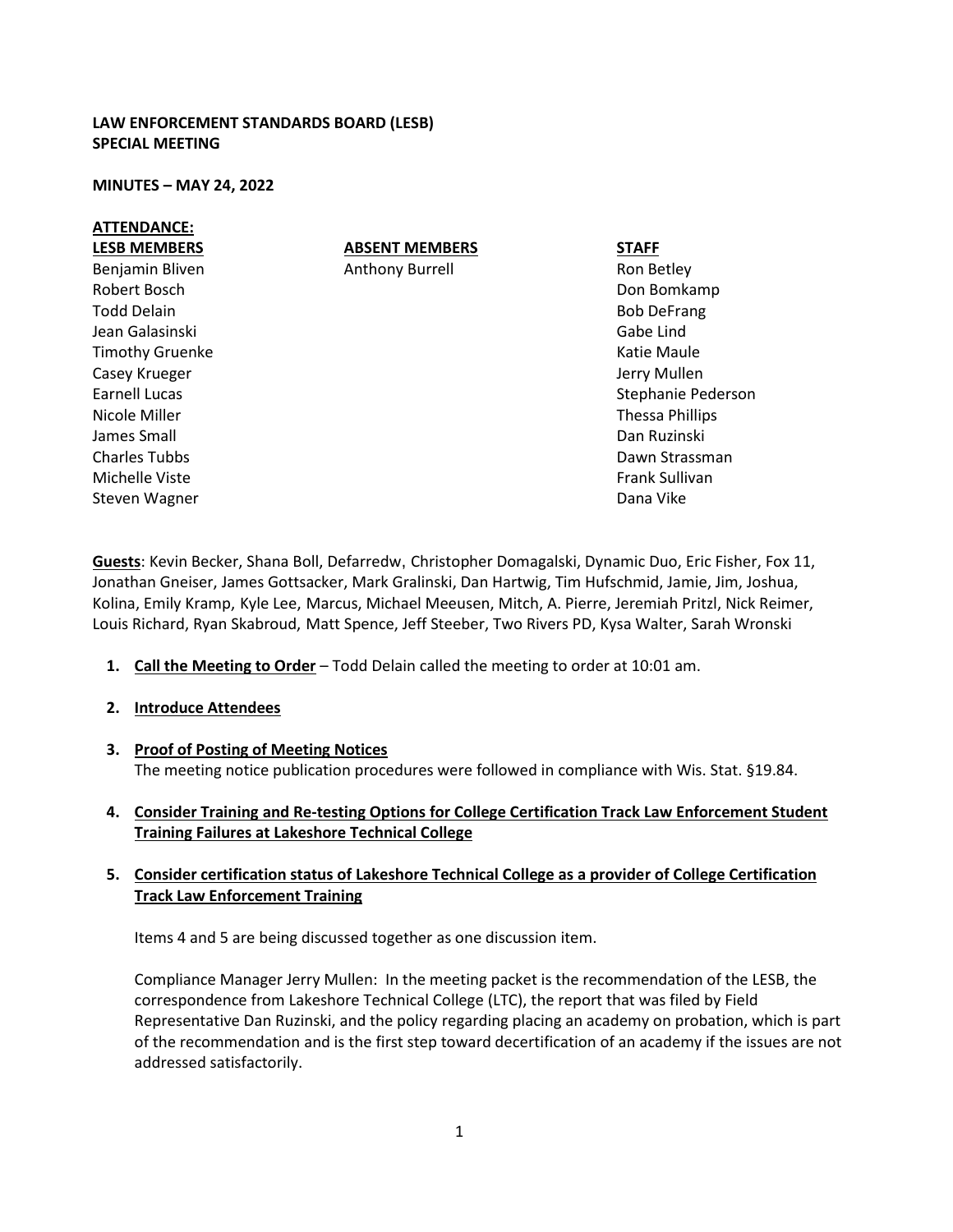Academy Liaison to the LESB Sara Wronski speaks on behalf of the academy directors. Please consider providing clarification to all of the schools in light of this incident. There may be some unintended consequences that come as a result of this incident and the schools want to be in compliance with the rules as set forth by the LESB and the curriculum that the LESB approves, and that Training and Standards puts forth. Presented are a few pieces of information for consideration moving forward. In 2016 when the scenario curriculum was revised, the scenario evaluation form was amended from a five section, 44-line-item checklist so that the scenario instructor evaluator would not have to carry a clipboard following an extensive checklist. Some instructors were missing items occurring in scenarios trying to cover the checklist so thoroughly. The goal of the new scenario manual was to test the student's ability to perform decision making and proper police actions in the field. There are three to five checklist items now, that the evaluator must go through. The manual lists the objectives of every scenario. There is nothing in the performance objectives for an arrest scenario that indicates pockets must be checked to qualify as a search incident to arrest. What exactly are the requirements to check a pass on a search incident to arrest? During Defense and Arrest Tactics (DAAT) curriculum students are taught the difference between the frisk, a pat down, a custodial search, all the steps in the DAAT manual are taught, but when signing off on the skills competency, the basic search of a handcuffed subject is two steps with three sub-steps. Specific to a search incident to arrest, it states in the DAAT Skills Competency, check pockets and locations where weapons or contraband could be hidden. It does not specify that turning the pockets inside out would be required to pass.

Jerry Mullen: Failure to go into the pockets in the PCS arrest scenario has always constituted a failure at the academies. This is an officer safety issue. It is in the DAAT Manual to turn out the pockets if possible. If not, go into the pockets.

LTC Academy Director/Exercise Control Officer Jeremiah Pritzl: Jeremiah read the letter the exercise control officers authored regarding the incident. It is the exercise control officer's position that each of these 15 candidates passed their loud music arrest test-out scenario and their arrest re-test scenario based on the test rubric in the scenario testing and training manual and as such should be considered a passing effort.

Todd Delain: In summary, you would be opposed to having remedial training and retest and your position is that you believe they should pass. Is this correct?

Jeremiah Pritzl: Not going into pockets needs to be addressed. The scenarios are part of an LTC class and because the students didn't put their hands inside the pockets, LTC, without being directed, held our own four-hour remedial training on Thursday of the same week, and went through the search criteria. If there is a decision to re-train, that has already been completed. To not give remediation, would be wrong so we went ahead with re-training.

Steve Wagner: To make it clear, a supersized pat-down does not make a search incident to arrest complete, you must go in the pockets and know 100% that there is nothing in the pockets.

Nicole Miller: Jeremiah, what do you perceive as a difference between this class and other classes? Has this ever been an issue before? Why now?

Jeremiah Pritzl: As a guess, since this is my first year running Capstone, the former DAAT instructor ran the classes for many years. Before the former DAAT instructor left, I sat in on a practice day, but did not come in on a testing day. In reading the manual and in speaking with Dan, the search incident to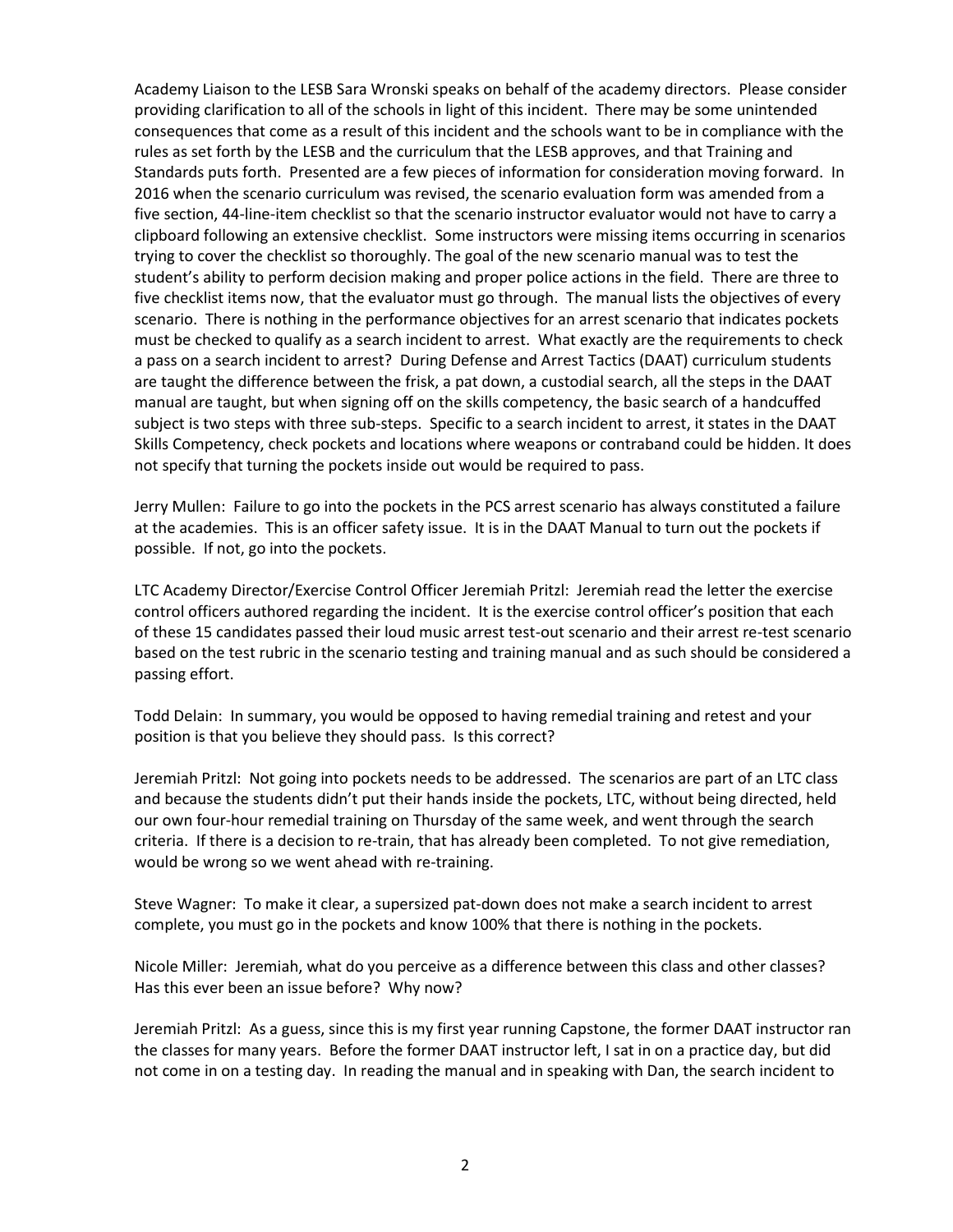arrest, a large majority of what the students did exceeded the scope of a frisk and they were in the search criteria.

Nicole Miller: As a defensive tactics MIT, the same scenario is taught at my school, and this seems like a frisk. My concern is that the pockets should be out and emptied. It is an officer safety issue. Why is this an issue this time around and not any other time?

Jeremiah Pritzl: I agree, it does make sense and that is why we did remedial training and felt that the remediation training would address this issue.

Ron Betley: Ron oversees the DAAT instructor curriculum and facilitate the scenario testing and evaluation material for the 720 law enforcement academies. We have three things at play; the student manual that outlines the proper custodial search and how it is to be trained; the skills competency checklist, and the scenario testing evaluation material. Jeremiah is accurately providing the difference between a frisk and a custodial search. There was a custodial search to arrest properly performed, however, it is somewhat up to the discretion of the evaluator whether or not the search was performed properly to the extent that it was a pass or fail. At this point, there was initially a consensus that some level of search was performed, but it was not to the scope that the curriculum indicates it should be done. Some search was done, but not done properly on the initial attempt and also on the second attempt.

Benjamin Bliven: If I had a new officer that did not go in the pockets in a search incident to arrest while in training, there would be a very low score and remedial training. If an officer that was off probation did not go into the pockets, there would be counselling or discipline due to not doing the job adequately. At the end of the day, it is an improper search because they must go into pockets. Is there a precedent in this situation?

Dan Ruzinski: There was a similar situation where ten students failed a jail scenario. I spoke to the academy director and instructors due to the fact the students were all failing for the same reason; however, the instructor that trained them explained that he failed to properly train the students and that is why they failed. I did file a non-compliance report for failure to train. We retested the students, and they passed the re-test. Some of the students would have failed out because they failed one additional scenario, but because we allowed the re-test, they were able to go through. In this case, the LTC academy director checked the manual, and agreed that going into the pockets was necessary which is why I did not file a non-compliance report.

Benjamin Bliven: The training was validated and was proper, the students were given the proper custodial search training and that included going into the pockets, correct?

Dan Ruzinski: That is correct, I interviewed a student who passed, and she informed me that she learned to go into the pockets in training at LTC correctly explaining the difference between the frisk and search. Three students passed; they retained the training whereas the others did not.

Benjamin Biven: If LESB were to accept the recommendation by staff and allow the retraining and testing, how does that apply to the rest of the technical colleges and academies? If one or two students fail a particular scenario, can they re-train and re-test? Would they then need to submit a waiver, so the student(s) do not fail and have to retake the 720-hour training?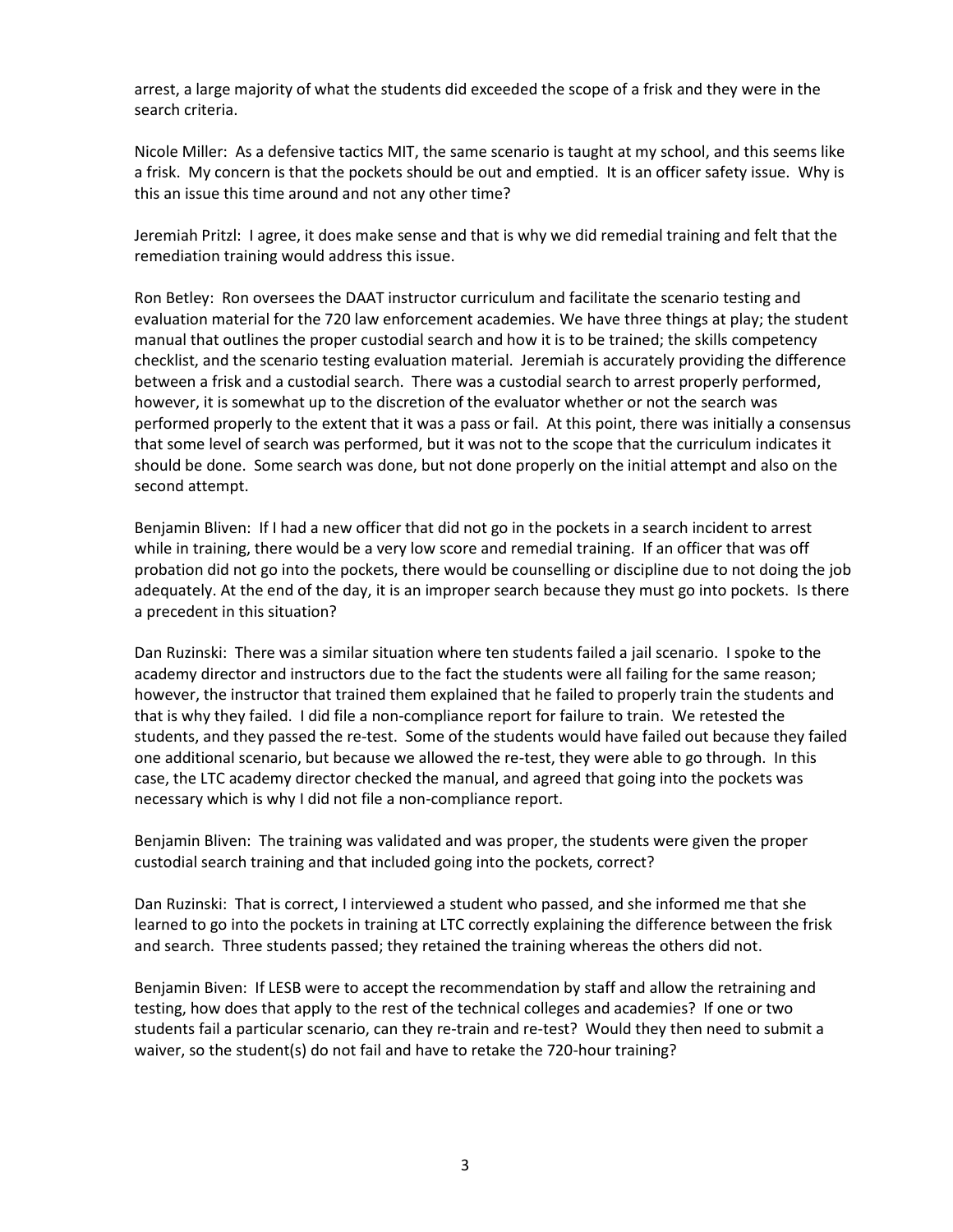Jerry Mullen: This is a legitimate concern whether or not this would establish a precedent. The initial staff recommendation was made before we had a change in narrative. The initial letter from the dean seemed to acknowledge that based on the number of students that failed, that it was a failure on the part of LTC to properly train. The more significant issue is the two-year certification track program, student training on DAAT could have taken place last fall and they are testing now.

Benjamin Bliven: What experience did the class have due to COVID? Did that play a part?

Jeremiah Pritzl: Direction was given that lecture-based instruction could be virtual. Hands-on skills would be in-person on campus with smaller classes utilizing multiple classrooms using the same student to instructor ratio, and every attempt was made to keep the same partners.

Benjamin Bliven: Was the scoring and testing comparable to students in the same certificate track?

Jeremiah Pritzl: This class is very comparable to past similar classes. The issue was that they all did the same thing wrong. We could not figure out the issue as to where all 15 failed the same subject.

Steve Wagner: In the LESB recommendations, Training and Standards suggests the students re-take the scenarios so on the street they know what to do and for officer safety and liability. Just having them pass, would not do officer safety justice. We do want to partner with LTC to get past this and work together.

Todd Delain: Everyone should understand the importance of a proper custodial search. I'm not sure that LTC understood the gravity of what occurred when so many students at LTC failed. I am confused on LTC's position in regard to what was said initially that the students were trained, and it was a student issue. I don't know that it is a student issue, moreover I am concerned that the academy is not taking this issue seriously. I strongly suggest that the students be retrained and re-tested. LTC should be monitored so we don't end up in a situation like this again. Dan, do you believe that retraining and re-testing for four hours would be sufficient, or do you believe additional training might be needed.

Dan Ruzinski: Jeremiah personally retrained these students and explained how and why they needed to do certain steps, explaining that they could be potentially liable for the results. When an instructor yells at you for doing something wrong, that is something you should never get wrong again and that was the demeanor of the entire class after retraining. I feel none of these students will ever forget to go into the pockets again.

Benjamin Bliven: If there were one or two failures instead of 15, we would not likely be here. The student would have failed and had to complete the academy again. Could there have been something systemic in the training which caused the volume of failed students? I'm struggling with why we would grant a waiver. Agencies are waiting for these students, but the job of the LESB is to ensure there is consistent curriculum on a statewide basis for all involved, which includes safety and welfare.

Steve Wagner: When there are one or two students that fail testing, it is probably the students' issue, but with this magnitude there are red flags in the training at the academy. If a waiver is requested for those two students, we probably would find the training was not the issue. In this instance, it may be the training or something else we need to investigate that is at issue due to the number of failures. Having them retake the 720, when it could be a training issue, may not be something we want to do.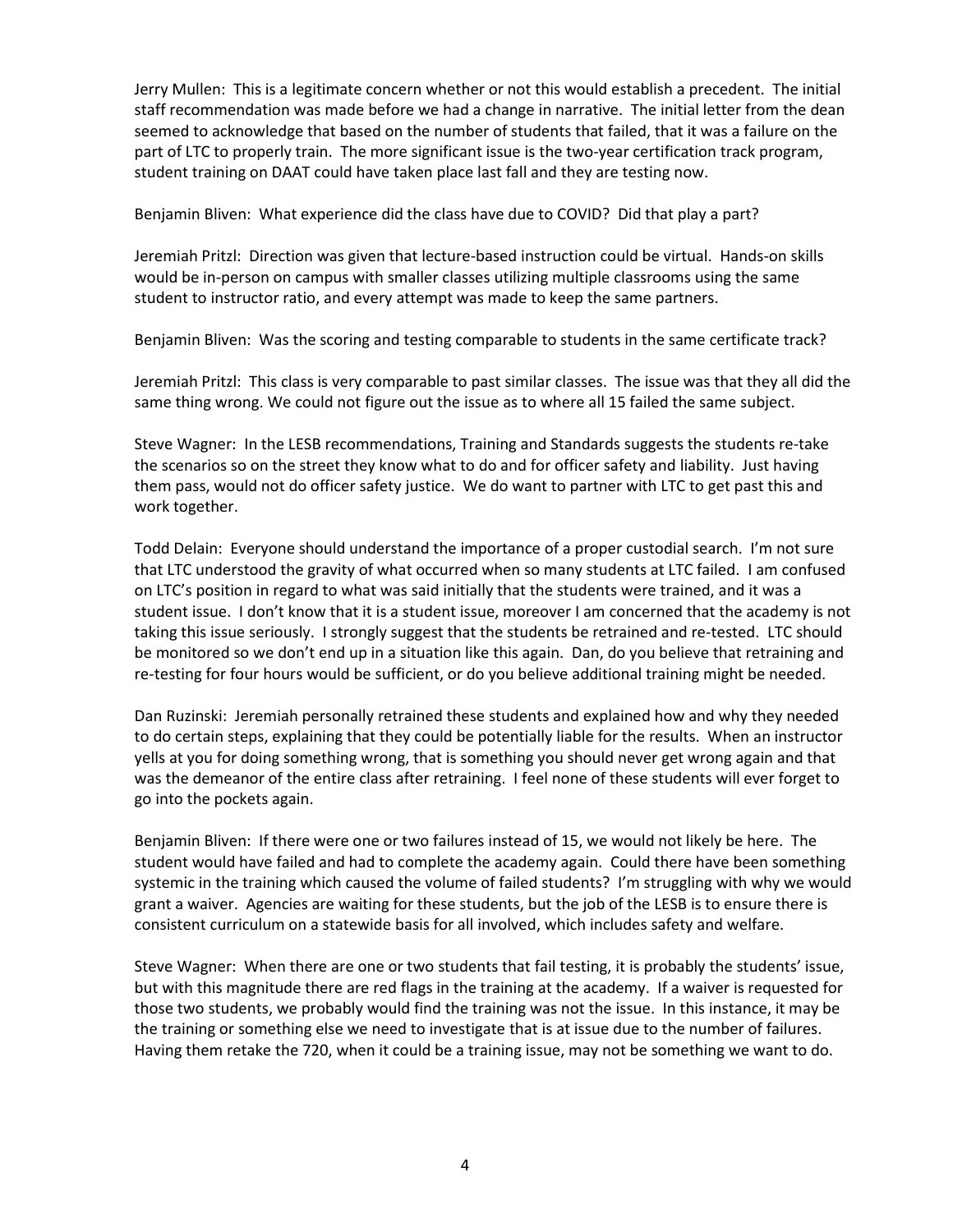Benjamin Bliven: Does the LESB want to graduate students with training issues specifically due to the training at this academy? Do they have the necessary skillsets?

Steve Wagner: Jeremiah indicated that Dan has been at LTC for scenario training every single time and I feel comfortable that this is a one-time issue that will be fixed.

Earnell Lucas: I feel the same concerns that Benjamin expressed, we have not placed any emphasis on the three that successfully passed, they should be credited for their attention and execution of the instruction. Now we are being asked to reward the 15 the same as the three. As a member of the LESB, we have a higher duty and may be setting a precedent that is troubling by granting the waiver.

Jean Galasinski: Did any of the 15 approach the instructors after the first scenario? Did any of the 15 come prior to ask about what they did wrong which caused them to fail?

Jeremiah Pritzl: If you fail during final scenario test outs, there is no remediation or feedback allowed. This remediation and practice happens in the first three phases. There were comments that instructors approved the student practice scenarios. We understand there are things we need to do differently and identified things LTC can do differently in the future; we will have a meeting on how to properly give feedback to students and are looking at getting another instructor on practice testing day, we are going to add additional DAAT instructors, and we are one full-timer down and will fill that vacancy.

Dan Ruzinski: During the final debrief the students had an opportunity to ask why they failed and discussed their concerns with their instructors for a couple hours. One of the instructors said during their practice scenarios that the pants should look like they just came out of the dryer with the pockets turned out while taking them to the squad or jail. During the re-test scenario past students realized what type of scenario it was right away, and they knew they failed the scenario because they were being retested on it. They were then extremely thorough in their search during the re-test! These students had no idea what they did wrong when they did the retest. That is indicative of a failure in training. They know that if they failed, they are done with the academy and they knew that. They did the exact same thing they did in the initial test, they didn't have the sense of urgency. During the debrief they did not take any responsibility for the failure, they blamed everyone else except themselves.

Casey Krueger: Listening to everyone, the hard part is what do we hang our hat on for the reason for the waiver. When 15 people fail, I cannot help but think it was a training issue. Ultimately, for whatever reason, the vast majority of the people missed it. If that is doing some type of audit, we owe it to the integrity of the program, the school, the future officer, that we are drilled into the reason; and we are remiss if we just jump into giving a waiver, not knowing the reason. I'd feel better about a waiver if we could definitively hang our hat on what the cause was. We need to investigate the exact reason for this; and what happens if this occurs at another school, and we do not give a waiver?

Manitowoc Police Chief Nick Reimer: I have two students in this LTC class. I can clarify what happened according to the students. They were told during training that touching the pockets is all you need to do to pass. All 15 students did what they did in the practice scenario. When the students were asked to retake the scenarios, they thought the academy was making everyone retest so as not to single out any one person that failed. The students all felt that they did it correctly. Punishing the students and the agencies is not the answer. Re-testing would be the right answer.